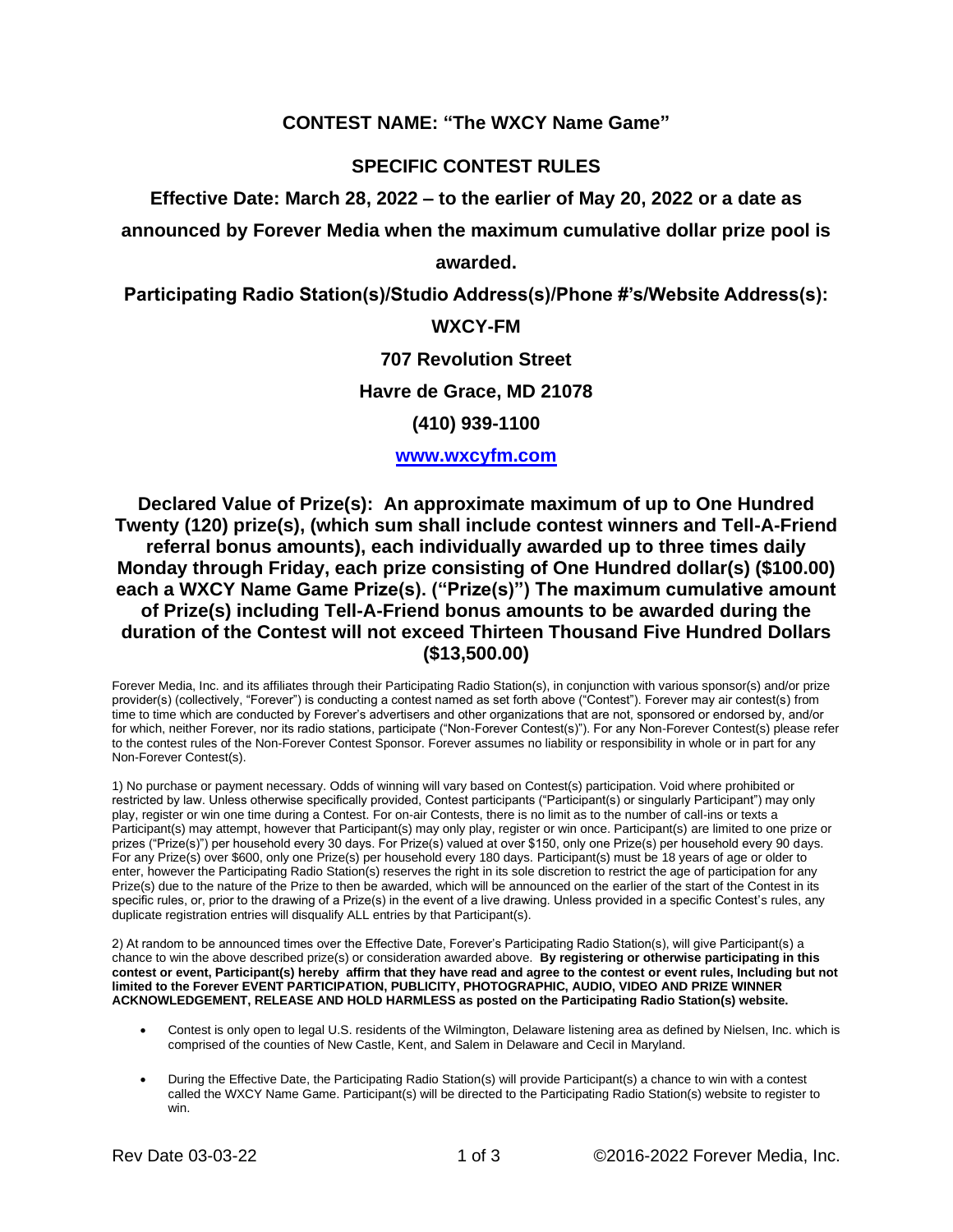- Each weekday From 9:00:AM, March 28, 2022 until approximately 4:00 PM May 20, 2022 or a date as announced by Forever Media, when a total sum of up to \$13,500 is distributed pursuant to this Contest, a randomly drawn name from all registrations to the Participating Radio Station(s) will be announced on the Participating Radio Station(s), up to three times per day between: (i) 9:00am and 9:10am; (ii) 1:00pm and 1:10pm; and (iii) 4:00pm and 4:10pm from a running pool of all previously non-selected entries to the Participating Radio Station(s) Website(s) registrations.
- At each time listed above, the randomly drawn Participant's) name will be announced on-air. The named Participant(s) will then have 10 minutes from the time of the announcement to call 1-800-788-9929 and verify that their name was announced and prove to be that person by identifying information submitted during the registration process. If the person is then determined by the Participating Radio Station(s), in their sole discretion to be the eligible winner, that person will receive a prize of one hundred dollars (\$100.00) if on Monday, Tuesday, Wednesday, Thursday or Friday. No prizes will be awarded if the person is subsequently determined either not to be the person who registered, or was not otherwise qualified under the Contest rules to be the eligible winner or if the eligible winner does not call within the allotted time.
- TELL-A-FRIEND ENTRY: After entering via the Participating Radio Station(s) Website registration as set forth above, Participant(s) will also be provided an ongoing opportunity to "Tell A Friend" to participate in the WXCY Name Game. If the Participant(s) "Tell A Friend" through the "Tell A Friend" link on the Participating Radio Station(s) website and if that friend enters the WXCY Name Game and your friend's name is randomly drawn from all eligible entries received and his/her name is announced in the respective Prize(s) Windows in the applicable and your friend hears his/her name announced, he/she will have 10 minutes to call 1-800-788-9929 in that applicable Prize(s) Window to win. If your friend whose name is announced calls within ten minutes (10:00) for the applicable Prize(s) Window, they will win the Prize(s) amount for that Prize(s) Window and you as the Tell-A Friend initiator will win a one hundred dollar (\$100.00) bonus referral prize. If the Participant(s) whose name is announced during a specific time slot does not call in ten minutes, no prize will be awarded for that time slot, your Tell-A-Friend will be removed from the registration entry pool and you will not receive a bonus check for referring that friend. There is no limit to the number of friends you can refer and there is no limit to the number of independent referral prizes you can receive per unique Tell-A Friend referral.
- Event contingent on and subject to any and all Sponsor Location/Venue COVID 19 rules and regulations in place at the time of the Event.
- Must be 18 years of age or older to enter and must possess a valid State issued Driver's License or State issued Identification Card to be a Participant and to pick up the Prize(s).
- Winning Participant(s) will be announced on the air and/or on the Participating Radio Station(s) website and/or will be notified by the preferred phone number or email provided by the Participant(s) in the event of a registration.
- Winners are responsible for completing all required paperwork concerning the delivery of their Prize(s). Including but not limited to the Forever EVENT PARTICIPATION, PUBLICITY, PHOTOGRAPHIC, AUDIO, VIDEO AND PRIZE WINNER ACKNOWLEDGEMENT, RELEASE AND HOLD HARMLESS as posted on the Participating Radio Station(s) website. Prize(s) winners are responsible for any additional expenses beyond the specifics detailed such as transportation to and from the event and parking fees to the venue.
- Prize(s) may be time sensitive. Unless otherwise notified by the Participating Radio Station(s), winner(s) must pick up their Prize(s) on the earlier of: (i) noon two (2) business days prior to the date of a time specific contest, concert, or event, or (ii) thirty (30) days from the Prize(s) award. Proper photo ID will be required to pick up a Prize(s) at the Participating Radio Station(s) or, in the event that a specific Prize(s) must be picked up at a venue will call window, proper Photo ID for that Winner will be required. Winners are hereby advised and acknowledge that Event admission Prize(s) may be issued by the Prize(s) Event Venue in e-ticket or other electronic delivery form, which would require Winners to supply a valid email address to Forever in advance. Winners are responsible for notifying Forever of their receipt of any electronic tickets and agrees to hold Forever harmless from and any all claims regarding the electronic transmittal of any Venue electronic ticket failure or discrepancy.
- If any concert or event is cancelled, no other Prize(s) will be substituted.
- Prize(s) encompassing Restaurant gift certificate(s) have no cash value and may have redemption restrictions such as not being redeemable for purchase of alcohol and/or the gratuity. All restaurant gift certificates Prize(s) Winners are responsible for confirming with the particular restaurant gift certificate venue regarding any restrictions prior to use.
- Winners are responsible for completing all required paperwork concerning the delivery of their Prize(s). Any Forever Contest(s) winner who during the course of a calendar year wins more than \$600 in prizes in the aggregate from Forever and/or a participating Vendor or Sponsor for those Contest(s) will receive an IRS Form 1099 from Forever, or as otherwise specifically provided in the rules for that Contest.
- **Prize(s) that might include either a specific or random prize that includes the award of event tickets to a concert venue or other event ("Event") may have varying de minimus declared values that exceed the \$200 Declared Value of Prize(s). In addition, this type of Event may also include a meet and greet and/or backstage pass and/or VIP opportunity on a case-by-case basis. If a meet and greet, backstage pass opportunity is available for a particular Event it will be announced in advance of that Event, and the value of the meet and greet and/or**